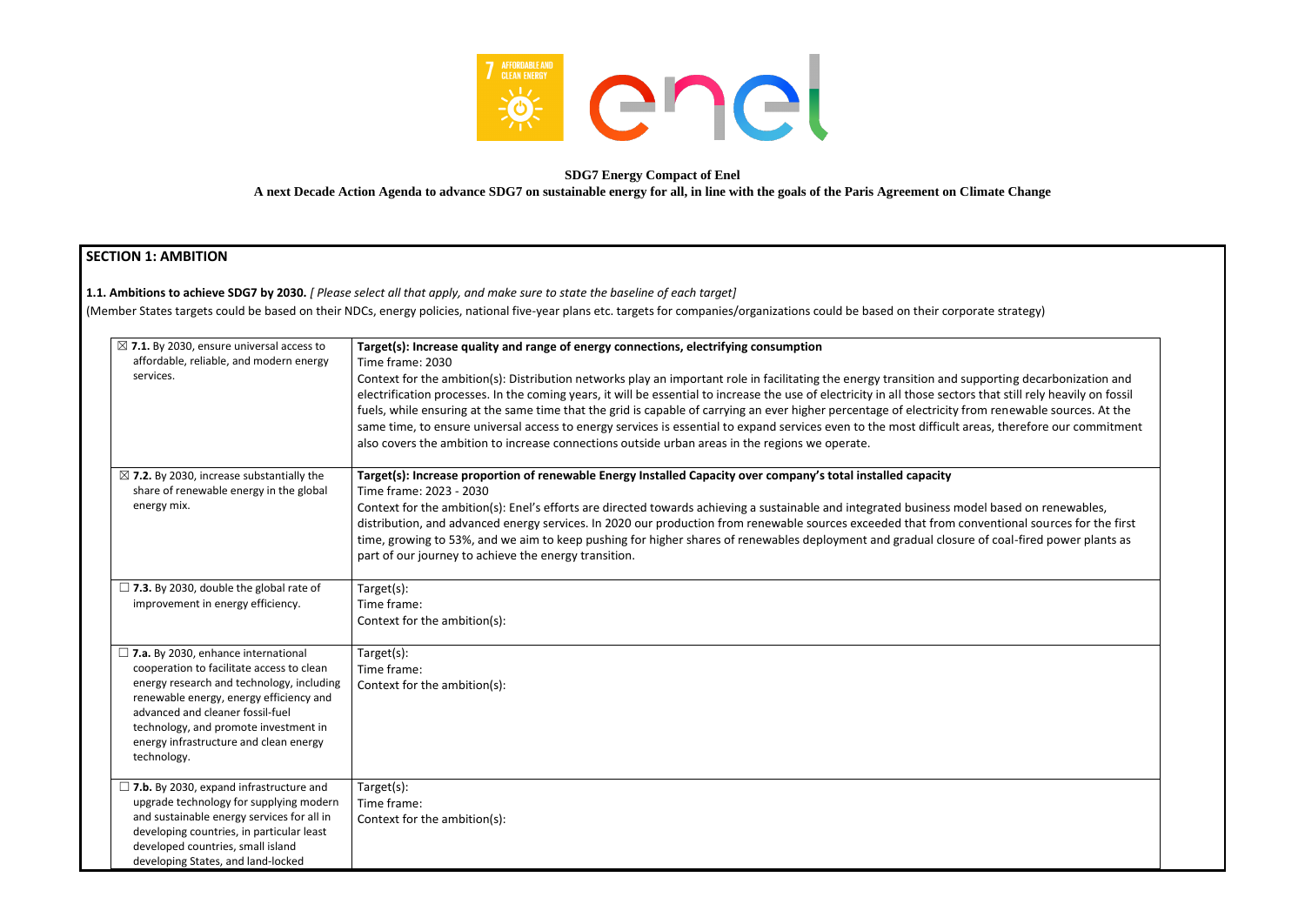| developing countries, in accordance with |
|------------------------------------------|
| their respective programs of support.    |

Target(s): Time frame: Context for the ambition(s):

**1.2. Other ambitions in support of SDG7 by 2030 and net-zero emissions by 2050.** *[Please describe below e.g., coal phase out or reforming fossil fuel subsidies etc.]*

# **SECTION 2: ACTIONS TO ACHIEVE THE AMBITION**

2.1. Please add at least one key action for each of the elaborated ambition(s) from section 1. *[Please add rows as needed].*

| Description of action (please specify for which ambition from Section 1)                                                                  | Start and end date |
|-------------------------------------------------------------------------------------------------------------------------------------------|--------------------|
| Regarding ambition related to SDG 7.1: Increase quality and range of energy connections, electrifying consumption                         | 2021-2030          |
| a) Improve energy supply quality levels                                                                                                   |                    |
| Increase the spread of electrification solutions, with particular focus on cities                                                         |                    |
| Increase Demand Response solutions<br>C)                                                                                                  |                    |
| Increase number of digitalized users (with access to digital solutions such as smart meters)                                              |                    |
| Increase new connections in rural and suburban areas<br>e)                                                                                |                    |
| Support and deploy Sustainability-linked finance products                                                                                 |                    |
| Description of action (please specify for which ambition from Section 1)                                                                  | Start and end date |
| Regarding ambition related to SDG 7.2: Increase proportion of renewable Energy Installed Capacity over company's total installed capacity | 2021-2030          |
| a) Triple our operating renewable capacity by 2030                                                                                        |                    |
| Support green, flexible and low carbon technologies deploy                                                                                |                    |
| Coal phase out by 2027<br>C)                                                                                                              |                    |
| d) Support and deploy Sustainability-linked finance products                                                                              |                    |
| Description of action (please specify for which ambition from Section 1)                                                                  | Start and end date |
|                                                                                                                                           |                    |
| Description of action (please specify for which ambition from Section 1)                                                                  | Start and end date |
|                                                                                                                                           |                    |
|                                                                                                                                           |                    |

| Start and end date              |
|---------------------------------|
| 2021-2030                       |
|                                 |
|                                 |
|                                 |
| Start and end date<br>2021-2030 |
|                                 |
|                                 |
| Start and end date              |
|                                 |
| Start and end date              |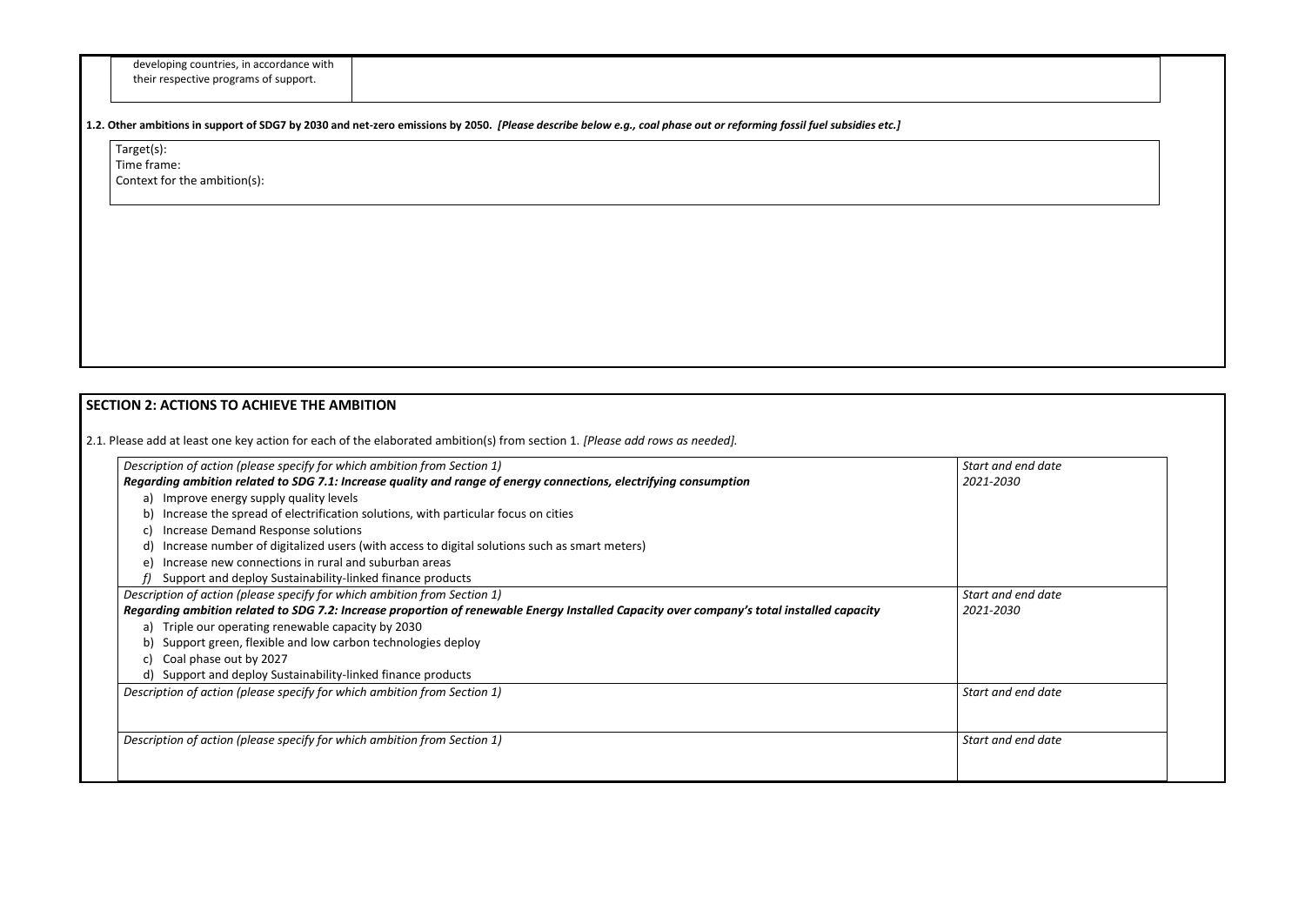## **SECTION 3: OUTCOMES**

3.1*.* Please add at least one measurable and time-based outcome for **each** of the actions from section 2. *[Please add rows as needed].*

| <b>Outcome</b>                                                                                                                                      | Date |
|-----------------------------------------------------------------------------------------------------------------------------------------------------|------|
| Regarding ambition related to SDG 7.1: Increase quality and range of energy connections, electrifying consumption                                   | 2030 |
| a) Improve energy supply quality levels                                                                                                             |      |
| • Triple our service quality, reducing the average SAIDI (System Average Interruption Duration Index) to $\approx$ 100min in our                    |      |
| countries of presence by 2030                                                                                                                       |      |
| b) Increase the spread of electrification solutions, with particular focus on cities                                                                |      |
| • Deployment of Electric Vehicles, reaching more than 10k electric buses by 2030                                                                    |      |
| • Increase the number of charging points from 186k in 2020 to more than 4 million by 2030                                                           |      |
| Increase Demand Response solutions reaching 20GW by 2030<br>C)                                                                                      |      |
| Reach 100% digitalized users by 2030<br>d)                                                                                                          |      |
| e) Reach 5.6 million beneficiaries with new connection in rural and suburban areas over the period 2020-2030                                        |      |
| Regarding ambition related to SDG 7.2: Increase proportion of renewable Energy Installed Capacity over company's total installed<br>capacity        |      |
|                                                                                                                                                     |      |
| a) Triple our operating renewable capacity by 2030                                                                                                  |      |
| • From 49GW in 2020 to $\approx$ 145GW renewable capacity by 2030                                                                                   |      |
| In 2020, Enel's decarbonization roadmap was upgraded to be consistent with a 1.5oC pathway according to the SBTi                                    |      |
| (Science Based Targets Initiatives) projections. The new commitment compromises the reduction of Scope 1 Green House                                |      |
| Gas emissions from 214 g/kWh in 2020, to equal or less than 148 g/kWh by 2023 and 82g/kWh by 2030 (representing 80%                                 |      |
| reduction vs. 2017)                                                                                                                                 |      |
| b) Support green, flexible and low carbon technologies deploy                                                                                       |      |
| • Increase the battery storage deploy to reach ~20 TWh by 2030                                                                                      |      |
| c) Coal phase out by 2027                                                                                                                           |      |
| In 2020 company's coal capacity amounted for ≈9GW and it allowed Enel to review its Coal Phase out strategy and<br>anticipated it from 2030 to 2027 |      |

## **SECTION 4: REQUIRED RESOURCES AND SUPPORT**

4.1. Please specify required finance and investments for **each** of the actions in section 2.

*Enel would make available the amount of finance and invest at ambition level:*

*Regarding ambition related to SDG 7.1: Increase quality and range of energy connections, electrifying consumption* Resources: 28€bn

*Regarding ambition related to SDG 7.2: Increase proportion of renewable Energy Installed Capacity over company's total installed capacity* Resources: 60€bn

4.2. [For countries only] In case support is required for the actions in section 2, please select from below and describe the required support and specify for which action.

*[Examples of support for Member States could include: Access to low-cost affordable debt through strategic de-risking instruments, capacity building in data collection; development of integrated energy plans and energy transition pathways; technical assistance, etc.]*

|  | ancıng<br>. <del>.</del><br>.<br>. . | Description |
|--|--------------------------------------|-------------|
|--|--------------------------------------|-------------|

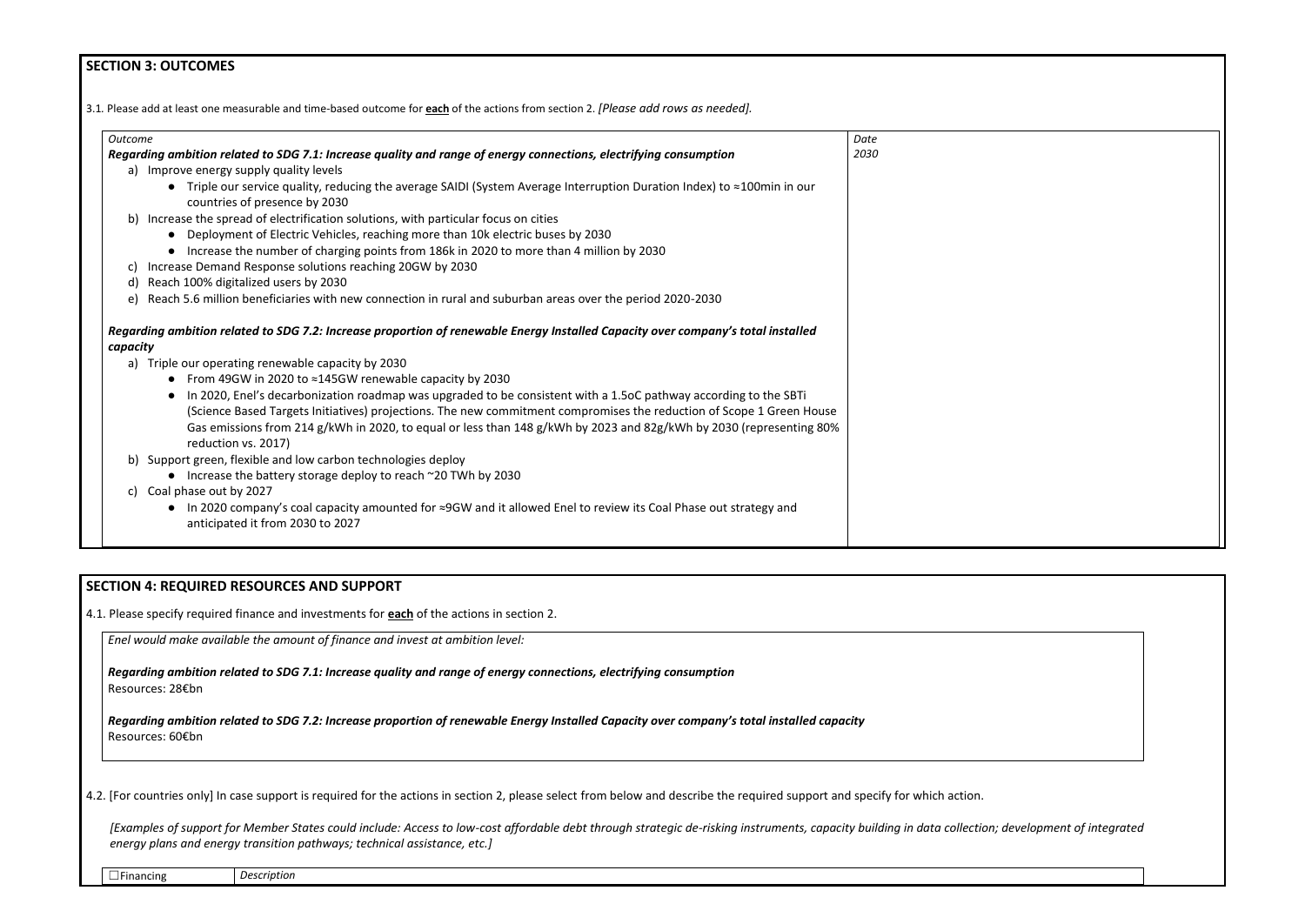| $\Box$ In-Kind contribution         | Description |
|-------------------------------------|-------------|
|                                     |             |
| $\Box$ Technical Support            | Description |
|                                     |             |
| $\Box$ Other/Please specify $\vert$ | Description |
|                                     |             |
|                                     |             |
|                                     |             |
|                                     |             |

### **SECTION 5: IMPACT**

5.1. Countries planned for implementation including number of people potentially impacted.

- Countries: all countries Enel is present
- Number of people potentially impacted: 225 million people

*Regarding ambition related to SDG 7.1: Increase quality and range of energy connections, electrifying consumption*

- Countries: all countries Enel is present
- Number of people potentially impacted: 200 million people

*Regarding ambition related to SDG 7.2: Increase proportion of renewable Energy Installed Capacity over company's total installed capacity*

\* Enel's Energy Compact has the overall potential of impacting around 300 million people, since both targets are very much related and some people, located in specific countries, could benefit from both achievements at the same time.

Enel Countries of presence as of June 2021 (the list may change over the years): Argentina, Australia, Brazil, Canada, Chile, Colombia, Costa Rica, France, Germany, Greece, Guatemala, India, Ireland, Italy, Japan, Mexico, Morocco, Netherlands, New Zealand, Panama, Peru, Poland, Portugal, Romania, Russia, South Africa, South Korea, Spain, UK, USA, Zambia

5.2. Alignment with the 2030 Agenda for Sustainable Development – Please describe how **each** of the actions from section 2 impact advancing the SDGs by 2030. *[up to 500 words, please upload supporting strategy documents as needed]* 

5.3. Alignment with Paris Agreement and net-zero by 2050 - Please describe how each of the actions from section 2 align with the Paris Agreement and national NDCs (if applicable) and support the net-zero emissions by 2050. *[up to 500 words, please upload supporting strategy documents as needed]* 

*Regarding ambition related to SDG 7.1: Increase quality and range of energy connections, electrifying consumption*

- a) Improve energy supply quality levels: SDG 9 Industry, innovation and infrastructure
- b) Increase the spread of electrification solutions, with particular focus on cities: SDG 11 sustainable cities and communities
- c) Increase Demand Response solutions: SDG 9 Industry, innovation and infrastructure
- d) Increase number of digitalized users: SDG 9 Industry, innovation and infrastructure
- e) Increase new connections in rural and suburban areas: SDG 10 Reduce inequalities
- f) Support and deploy Sustainability-linked finance products: SDG 17 Partnerships for the Goals

*Regarding ambition related to SDG 7.2: Increase proportion of renewable Energy Installed Capacity over company's total installed capacity*

- a) Triple our renewable operating capacity by 2030: SDG 13 Climate Action
- b) Support green, flexible and low carbon technologies deploy: SDG 13 Climate Action
- c) Coal phase out by 2027: SDG 13 Climate Action
- d) Support and deploy Sustainability-linked finance products: SDG 17 Partnerships for the Goals

*Regarding ambition related to SDG 7.1: Increase quality and range of energy connections, electrifying consumption*

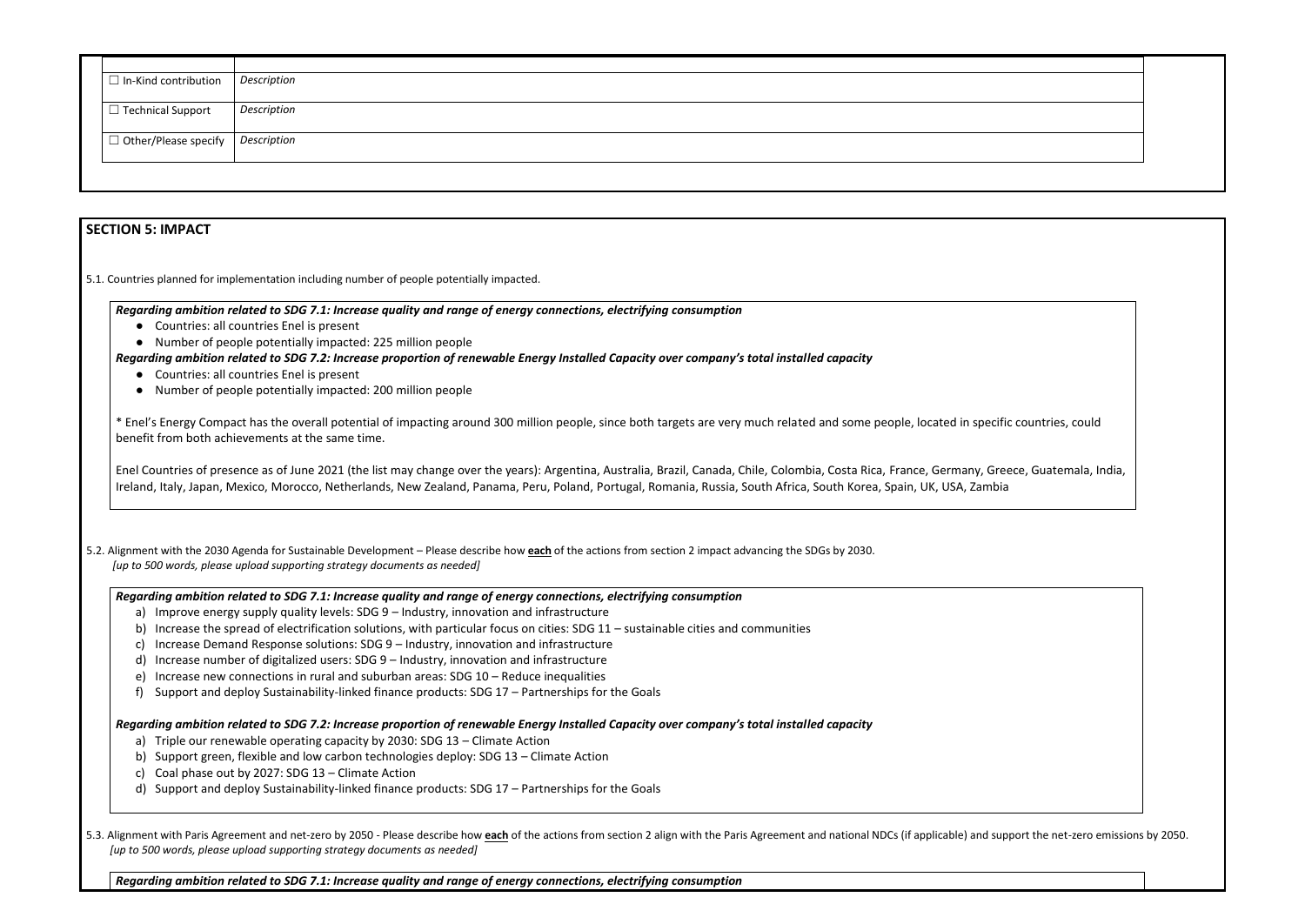- a) Improve energy supply quality levels: Distribution networks play an important role in facilitating the energy transition and supporting the decarbonization a In the coming years, it will be essential to increase the use of electricity in all sectors that still rely heavily on fossil fuels, while ensuring at the same tim carrying an ever higher percentage of renewable energy.
- b) Increase the spread of electrification solutions, with particular focus on cities: While cities cover 3% of the Earth's land surface, they create more than 70% of from buildings, energy and transport. As populations grow, so does new constructions, resulting in even higher energy consumption and carbon emissions, t areas may enable more resilient, data driven and sustainable centers for large parts of the population and all this data can be used to further improve servic
- c) Increase Demand Response solutions: The takeover of data-driven energy products and services should facilitate renewables adoption, optimize the bal supply, simplifying customer service offers and creating more open and transparency market models for all to participate in
- d) Increase number of digitalized users: Digitalization will enable improved data quality to inform investment, optimize processes and future proof the whole world is able to complete the energy transition
- e) Increase new connections in rural and suburban areas: A just energy transition should foster social inclusion and the eradication of energy poverty, ensur necessary support to prosper in a zero-carbon future
- f) Support and deploy Sustainability-linked finance products: Sustainability-Linked Financing is the solution to achieve better and more predictable financial re debt and minimizing risks to achieve sustainability targets. Sustainable finance products allow countries to compete globally at the same level and can play emerging markets attractiveness and support governments and private initiative to be aligned on sustainable targets.

- e) Triple our renewable operating capacity by 2030: To stabilize the increase of global average temperature in accordance with the Paris Agreement renew electrification make up around 70% of the emissions reductions required by the energy sector to reach net zero in 2050
- f) Support green, flexible and low carbon technologies deploy: To meet future amount of flexibility needs, batteries and demand response become the prim achieve net zero plans, governments need to address emerging needs for longer duration storages and technologies to complement batteries that in their tu deploy of EV deploy.
- g) Coal phase out by 2027: The energy transition must accelerate at an unprecedented pace and phase out of fossil fuels must be dramatically anticipated. The (IEA) expects electricity generation to be almost net zero by 2040, while  $CO<sub>2</sub>$  emissions from electricity generation must fall to zero in aggregate in advanced
- h) Support and deploy Sustainability-linked finance products: (please see above)

#### *Regarding ambition related to SDG 7.2: Increase proportion of renewable Energy Installed Capacity over company's total installed capacity*

- I. 1. Does the Energy Compact strengthen and/or add a target, commitment, policy, action related to SDG7 and its linkages to the other SDGs that results in a higher cumulative impact compared to existing frameworks? ☒Yes ☐No
- *I.2. Does the Energy Compact increase the geographical and/or sectoral coverage of SDG7 related efforts?* ⊠Yes □No
- 1.3. Does the Energy Compact consider inclusion of key priority issues towards achieving SDG7 by 2030 and the net-zero emission goal of the Paris Agreement by 2050 as defied by latest global analysis and data including t *outcome of the Technical Working Groups?* ☒Yes ☐No

## **SECTION 6: MONITORING AND REPORTING**

6.1. Please describe how you intend to track the progress of the proposed outcomes in section 3. Please also describe if you intend to use other existing reporting frameworks to track progress on the proposed outcomes.

All KPIs will be reported in Enel's Annual Report, Sustainability Report and/or disclosed in the company's Capital Markets Day, that happens at the end of each year.

## **SECTION 7: GUIDING PRINCIPLES CHECK LIST**

Please use the checklist below to validate that the proposed Energy Compact is aligned with the guiding principles.

**I. Stepping up ambition and accelerating action** - Increase contribution of and accelerate the implementation of the SDG7 targets in support of the 2030 Agenda for Sustainable Development for Paris Agreement

**II. Alignment with the 2030 agenda on Sustainable Development Goals** – Ensure coherence and alignment with SDG implementation plans and strategies by 2030 as well as national development plans and priorities.

| and electrification processes.<br>e that the grid is capable of                                               |  |
|---------------------------------------------------------------------------------------------------------------|--|
| all carbon emissions, mainly<br>herefore solutions for urban<br>ces and solutions<br>lance between demand and |  |
| e energy system so that the                                                                                   |  |
| ring that people receive the                                                                                  |  |
| sults, pursuing lower cost of<br>a key role to strengthen                                                     |  |
|                                                                                                               |  |
| ables, energy efficiency and                                                                                  |  |
| nary sources of flexibility. To<br>irn will also support stronger                                             |  |
| <b>International Energy Agency</b><br>d economies by 2035                                                     |  |
|                                                                                                               |  |
|                                                                                                               |  |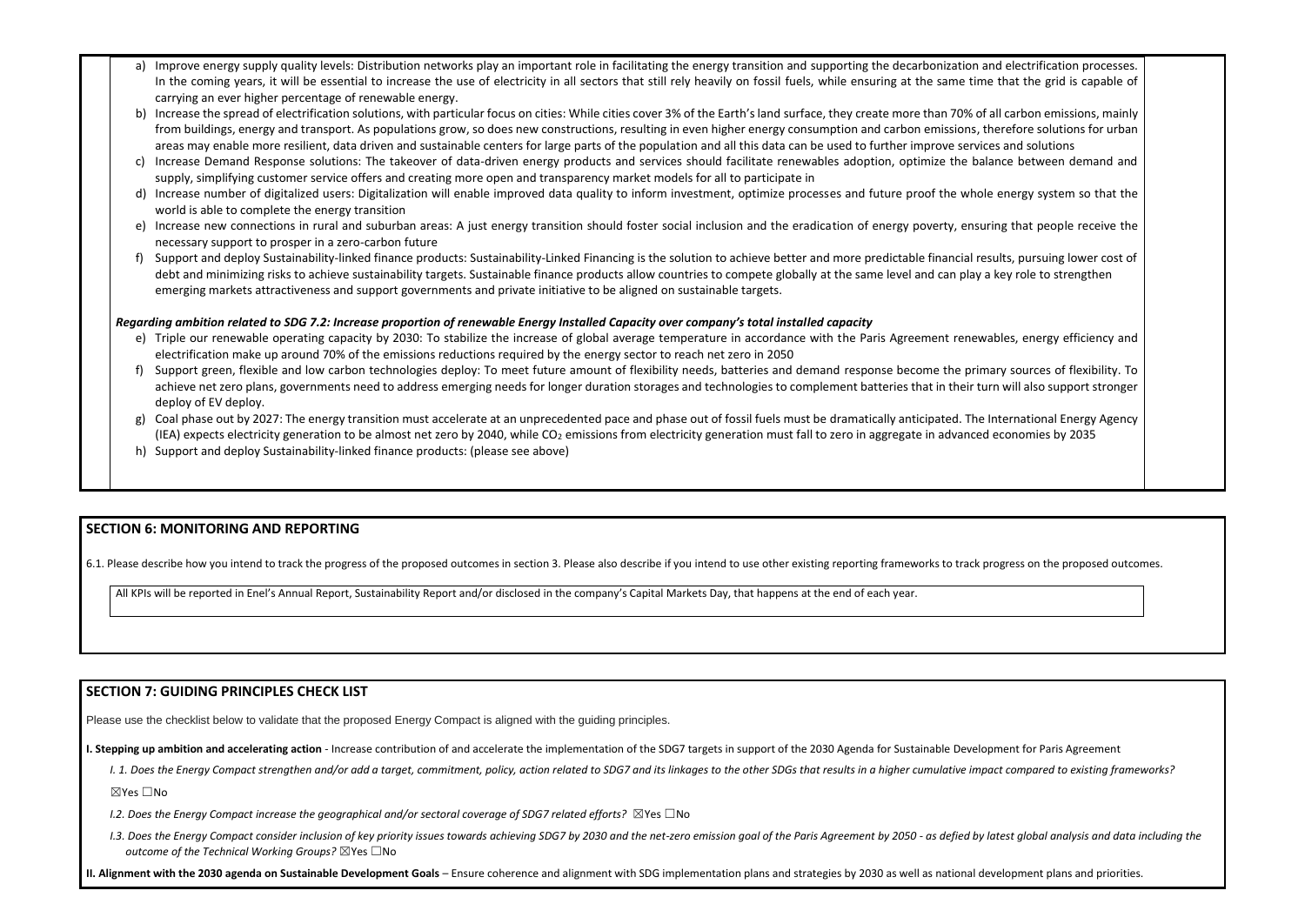*II.1. Has the Energy Compact considered enabling actions of SDG7 to reach the other sustainable development goals by 2030?* ⊠Yes □No

*II.2. Does the Energy Compact align with national, sectoral, and/or sub-national sustainable development strategies/plans, including SDG implementation plans/roadmaps?* ☒Yes ☐No

*II.3. Has the Energy Compact considered a timeframe in line with the Decade of Action?* ⊠Yes □No

**III. Alignment with Paris Agreement and net-zero by 2050** - Ensure coherence and alignment with the Nationally Determined Contributions, long term net zero emission strategies.

*III.1. Has the Energy Compact considered a timeframe in line with the net-zero goal of the Paris Agreement by 2050?* ⊠Yes □No

*III.2. Has the Energy Compact considered energy-related targets and information in the updated/enhanced NDCs?* ⊠Yes □No

*III.3. Has the Energy Compact considered alignment with reaching the net-zero emissions goal set by many countries by 2050?* ⊠Yes □No

**IV. Leaving no one behind, strengthening inclusion, interlinkages, and synergies** - Enabling the achievement of SDGs and just transition by reflecting interlinkages with other SDGs.

*IV.1. Does the Energy Compact include socio-economic impacts of measures being considered?* ⊠Yes □No

*IV.2. Does the Energy Compact identify steps towards an inclusive, just energy transition?* ⊠Yes □No

*IV.3. Does the Energy Compact consider measures that address the needs of the most vulnerable groups (e.g. those impacted the most by energy transitions, lack of energy access)?* ⊠Yes □No

Josè Luis Navarro Hermoso - [jose.navarroh@enel.com](mailto:jose.navarroh@enel.com) Gonzalo Juarez De La Rasilla - [gonzalo.juarezdelarasilla@enel.com](mailto:gonzalo.juarezdelarasilla@enel.com)

**V. Feasibility and Robustness -** Commitments and measures are technically sound, feasible, and verifiable based a set of objectives with specific performance indicators, baselines, targets and data sources as needed.

V.1. Is the information included in the Energy Compact based on updated quality data and sectoral assessments, with clear and transparent methodologies related to the proposed measures? ⊠Yes □No

*V.2. Has the Energy Compact considered inclusion of a set of SMART (specific, measurable, achievable, resource-based and time based) objectives?* ⊠Yes □No

V.3. Has the Energy Compact considered issues related to means of implementation to ensure feasibility of measures proposed (e.g. cost and financing strategy, technical assistant needs and partnerships, policy and regulato *gaps, data and technology)?* ⊠Yes □No

#### **SECTION 8: ENERGY COMPACT GENERAL INFORMATION**

8.1. Title/name of the Energy Compact

Enel's Energy Compact

8.2. Lead entity name (for joint Energy Compacts please list all parties and include, in parenthesis, its entity type, using entity type from below)

#### 8.3. Lead entity type

| $\Box$ Government                          | $\Box$ Local/Regional Government        | $\Box$ Multilateral body /Intergo |
|--------------------------------------------|-----------------------------------------|-----------------------------------|
| $\Box$ Non-Governmental Organization (NGO) | $\Box$ Civil Society organization/Youth | $\Box$ Academic Institution / Sci |
| $\boxtimes$ Private Sector                 | $\Box$ Philanthropic Organization       | $\Box$ Other relevant actor       |

#### 8.4. Contact Information

8.5. Please select the geographical coverage of the Energy Compact

☐Africa ☐Asia and Pacific ☐Europe ☐Latin America and Caribbean ☐North America ☐West Asia ☒Global

overnmental Organization

entific Community